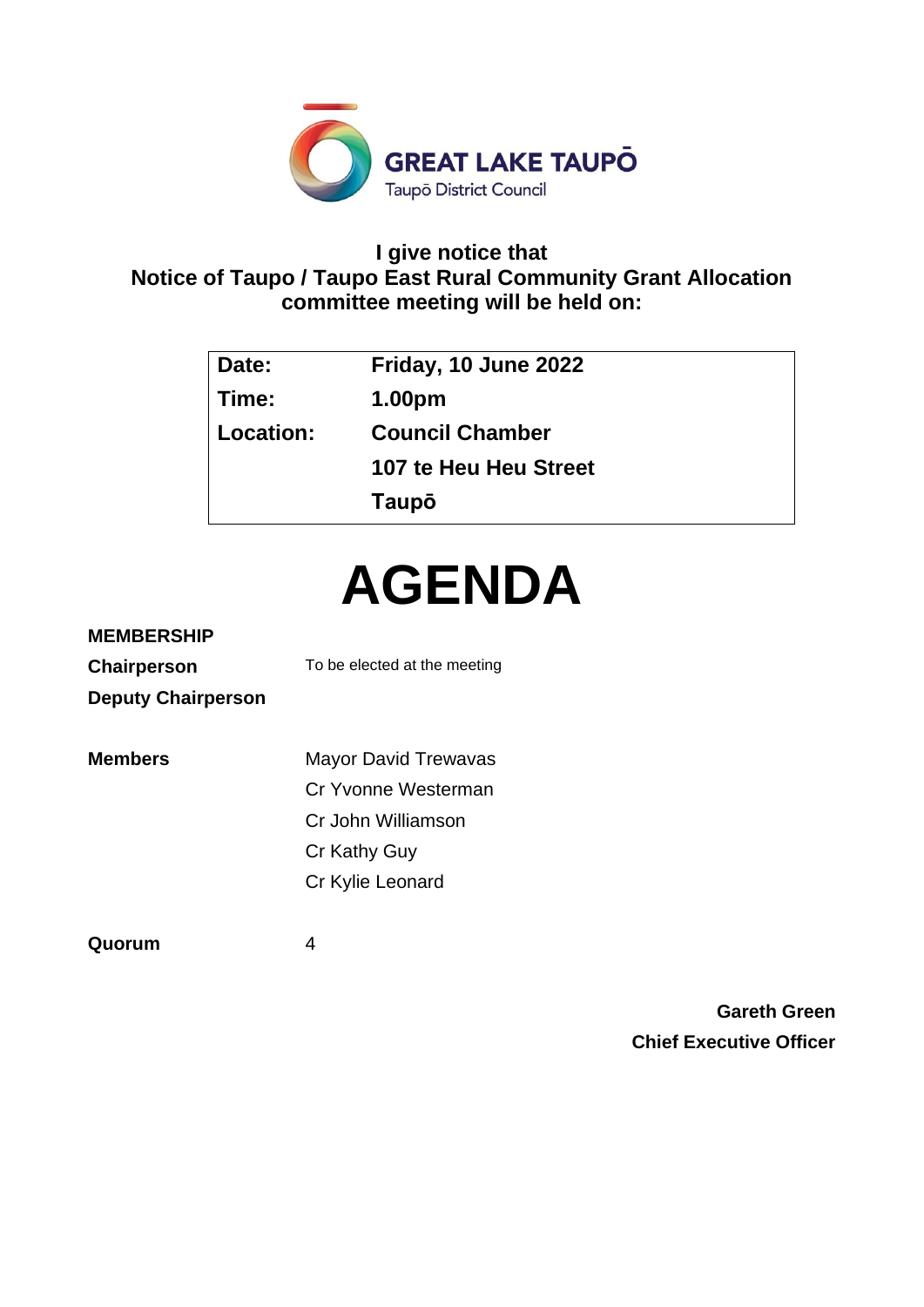# **Order Of Business**

|  | <b>Apologies</b> |
|--|------------------|
|  |                  |

- **2 Conflicts of Interest**
- **3 Confirmation of Minutes**

Nil

| 4 | <b>Reports</b> |
|---|----------------|
|   |                |

| 4.1 |  |
|-----|--|
| 4.2 |  |

# **5 Confidential Business**

Nil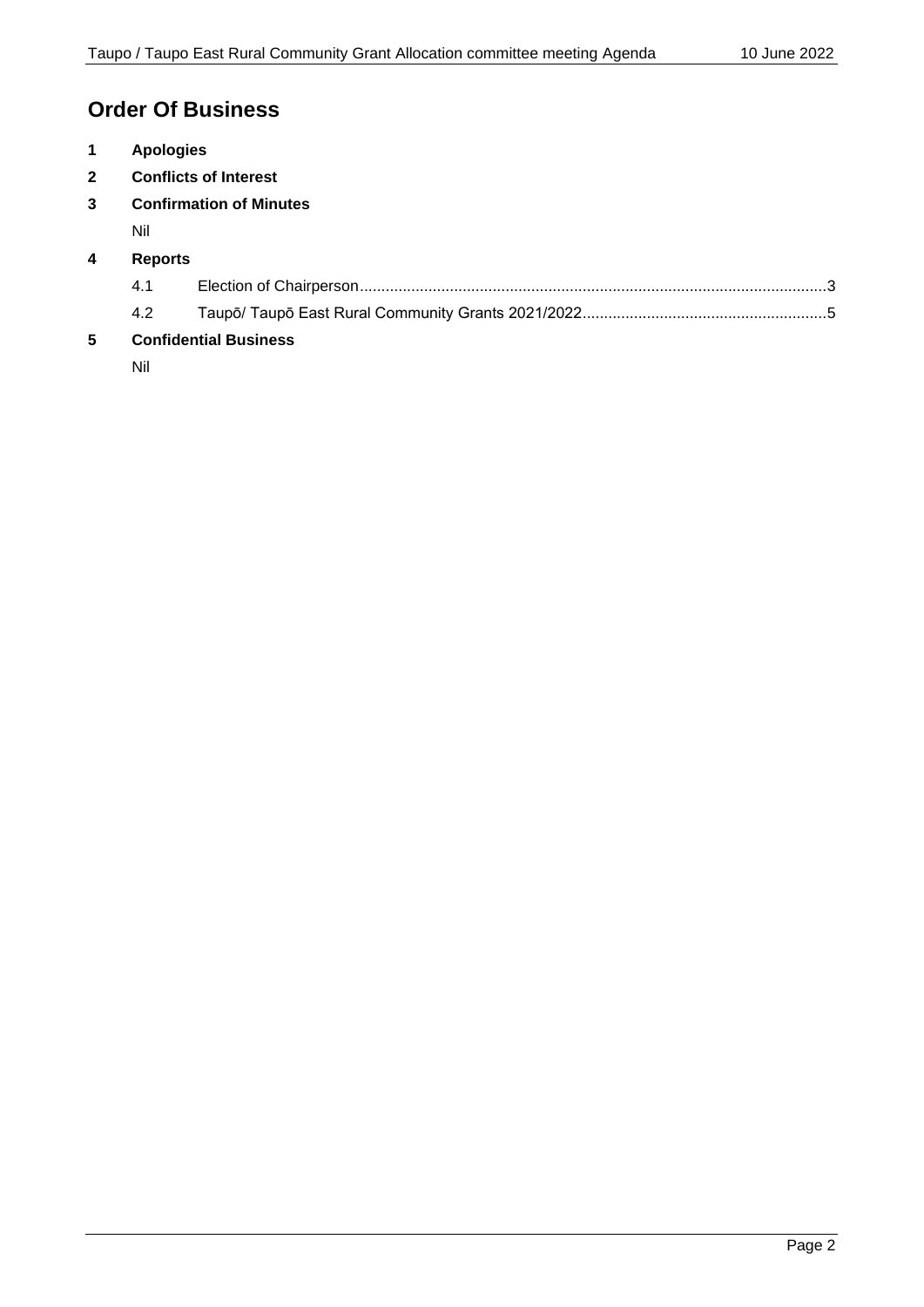# <span id="page-2-0"></span>**4.1 ELECTION OF CHAIRPERSON**

| Author:     | Karen Watts, Senior Committee Advisor            |
|-------------|--------------------------------------------------|
| Authoriser: | Nigel McAdie, Legal, Risk and Governance Manager |

## **PURPOSE**

To enable the election of a chairperson for the Taupō / Taupō East Rural Community Grant Allocation Committee as required by the Local Government Act 2002 Schedule 7.

## **DISCUSSION**

It is a requirement under the Local Government Act 2002 that the Committee elects a chairperson.

If more than one member is nominated, then the following process should be followed:

## Voting for Chairperson

Clause 25 of Schedule 7 of the Local Government Act 2002 sets out the voting systems that are to be used for certain appointments including the election or appointment of the chairperson as follows:

# *25. Voting systems for certain appointments*

*This clause applies to—*

- *(a) the election or appointment of the chairperson and deputy chairperson of a regional council; and*
- *(b) the election or appointment of the deputy mayor; and*
- *(c) the election or appointment of the chairperson and deputy chairperson of a committee; and*
- *(d) the election or appointment of a representative of a local authority.*

*[(2) If this clause applies, a local authority or a committee (if the local authority has so directed) must determine by resolution that a person be elected or appointed by using one of the following systems of voting: —*

- *(a) the voting system in subclause (3) (``system A''):*
- *(b) the voting system in subclause (4) (``system B'').]*
- *[(3) System A —*
- *(a) requires that a person is elected or appointed if he or she receives the votes of a majority of the members of the local authority or committee present and voting; and*
- *(b) has the following characteristics: —*
	- (*i) there is a first round of voting for all candidates; and*
	- *(ii) if no candidate is successful in that round there is a second round of voting from which the candidate with the fewest votes in the first round is excluded; and*
	- *(iii) if no candidate is successful in the second round there is a third, and if necessary subsequent, round of voting from which, each time, the candidate with the fewest votes in the previous round is excluded; and*
	- *(iv) in any round of voting, if 2 or more candidates tie for the lowest number of votes, the person excluded from the next round is resolved by lot.]*
- *(4) System B—*
- *(a) requires that a person is elected or appointed if he or she receives more votes than any other candidate; and*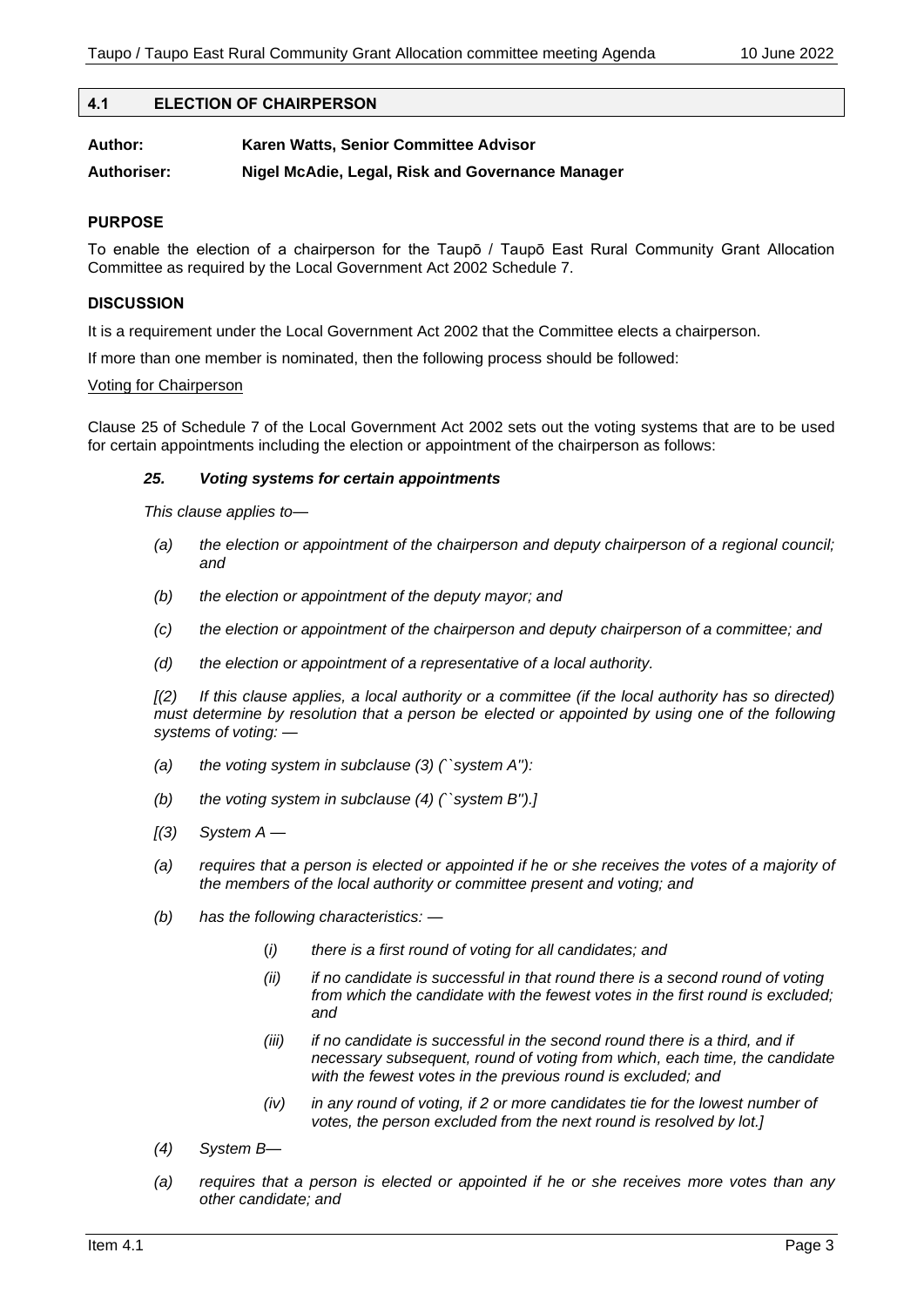- *(b) has the following characteristics:*
	- (i) there is only 1 round of voting; and
	- (ii) if 2 or more candidates tie for the most votes, the tie is resolved by lot.]

A 'lot' means that the Committee can either toss a coin, put the two names in a hat, draw straws or whatever other method the Committee determines in order to select the candidates in the event of an equality of votes.

The Committee must firstly determine whether System A or System B is to be used for the election process for the Chairperson. Once decided, the Committee must then proceed to call for nominations. Once nominations have closed, voting will take place using the option that the Committee has chosen.

In accordance with the requirements of the process resolutions 1 and 2 must be taken separately.

# **CONCLUSION**

At this inaugural meeting of the Committee, members are obliged to elect a chairperson.

# **RECOMMENDATION(S)**

That the Taupo / Taupo East Rural Community Grant Allocation committee:

- 1. Confirms that System \_\_ will be used to determine the election process for the Chairperson; and
- **2.** 2. Elects \_\_\_\_\_\_\_\_\_\_\_\_ as the Chairperson of the Taupō / Taupō East Rural Community Grant Allocation Committee.

# **ATTACHMENTS**

Nil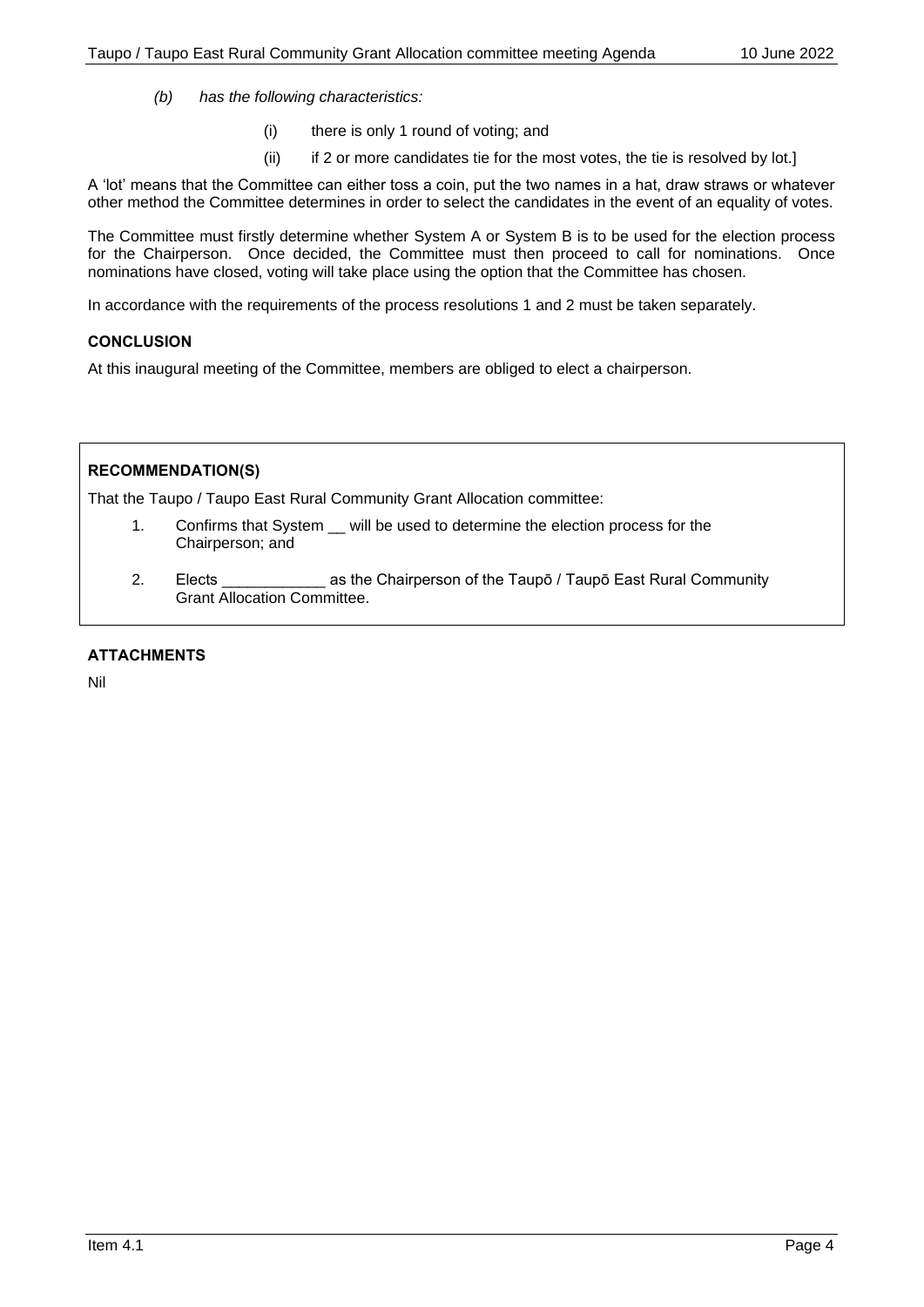# <span id="page-4-0"></span>**4.2 TAUPŌ/ TAUPŌ EAST RURAL COMMUNITY GRANTS 2021/2022**

# **Author: Rose Prisk, Strategic Partnerships Advisor**

# **Authorised by: Libby O'Brien, Community Engagement and Development Manager**

# **PURPOSE**

To consider applications for the Taupō/Taupō East Rural Community Grants Fund for the 2021/22 financial year.

# **EXECUTIVE SUMMARY**

The Committee has \$20,000.00 excluding GST available for the 2021/22 year to allocate to community groups and organisations that provide a service on behalf of Council, or for one-off events, assistance with projects and/or capital projects. There is only one funding round per year for this grant.

# **RECOMMENDATION(S)**

That the Taupo / Taupo East Rural Community Grant Allocation committee approves/declines the following applications for the 2021/22 financial year:

- 1. \*S Central Plateau Enrichment Academy Inc Ltd t/a ADDI
- 2. \*\$ Country Kidz ECE
- 3. \$\_\_\_\_\_\_ Kinloch Community Association Incorporated
- 4. \$\_\_\_\_\_\_ Rangitaiki Hall
- 5. \$\_\_\_\_\_\_ Tauhara Te Maunga
- 6. \$ Taupō Community Playgroup
- 7. \$ Taupō Concert Band Incorporated
- 8. **\*\$** \_\_\_\_\_ Taupō Timebank
- 9. \$\_\_\_\_\_\_ Tirohanga School
- 10. \$ Wairakei Primary School 1
- 11. \*\$\_\_\_\_\_\_ Wairakei Primary School 2
- 12. \*\$ Youthtown Inc

*Note: \* (asterisk) denotes GST registered organisation*

# **BACKGROUND**

This item is for the Taupō/Taupō East Rural Community Grant Allocation Committee ("the Committee") to make a decision on the allocation of the community grants for the Taupō and Taupō East Rural wards.

This is the first year for the Taupō/Taupō East Rural Community Grant. During the Long-term Plan process in 2021, Councillors recognised there was a gap for those who reside in the Taupō and Taupō East Rural wards, where projects that fall outside of the Sports. Arts or Social Service sector grants aren't eligible for a community grant.

This new Committee has \$20,000.00 (excluding GST) available to allocate to individuals, community groups, and/or organisations that provide a service or benefit (on behalf of Council) to the Taupō and Taupō East Rural wards including one-off events, projects, and/or capital projects.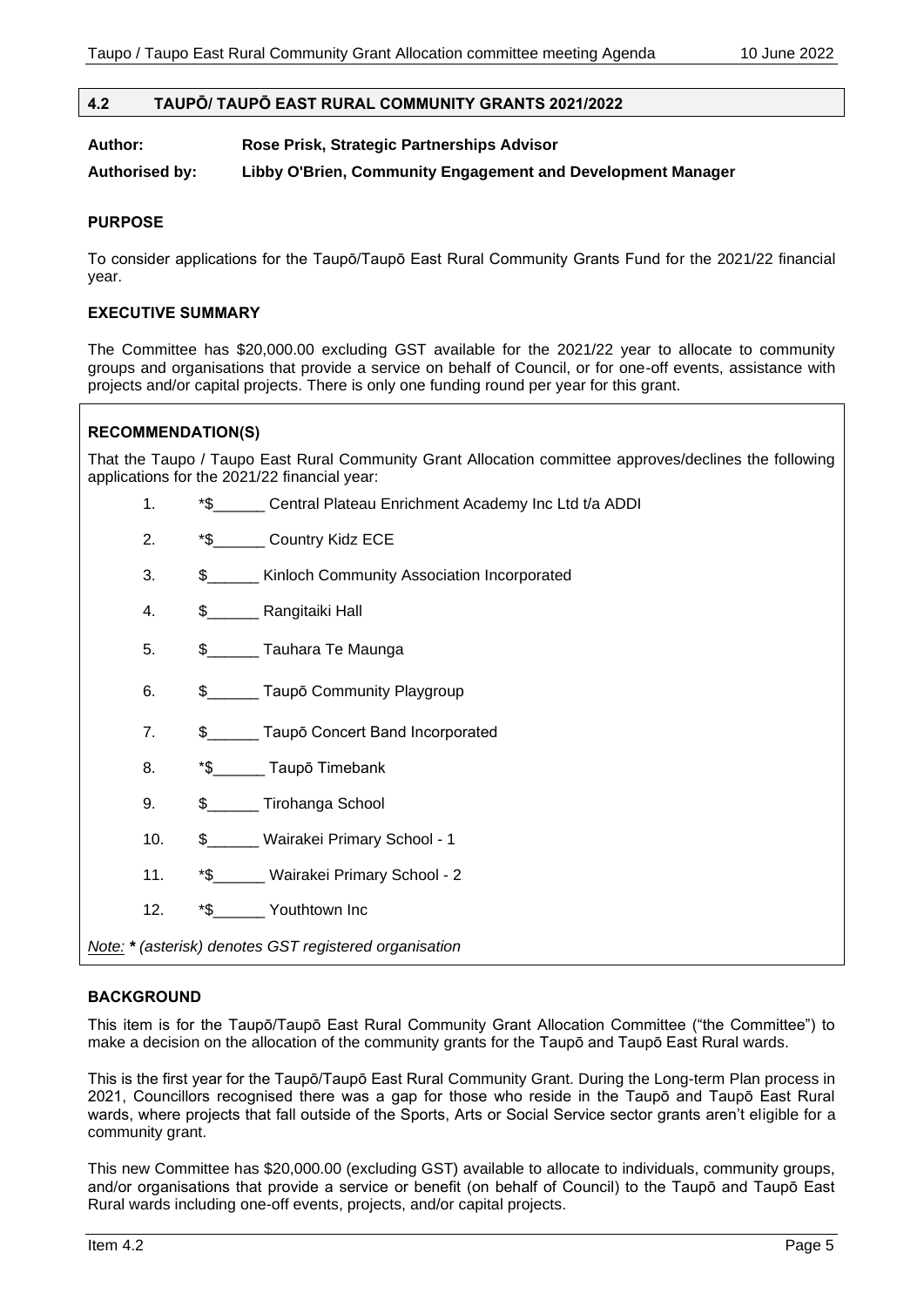Applicants must meet the eligibility and criteria which was adopted by Council along with a revised Grants and Partnerships Policy in July 2021. The main change to this policy is that the Taupō/Taupō East Rural Community Grant will now only be for the benefit of the Taupō and Taupō East Rural wards.

The next review date for the Grants and Partnerships Policy is 2024/25 (to align with the development of the 2024/34 Long-term Plan), or unless otherwise agreed by Council.

# **APPLICATIONS**

Twelve applications requesting a combined total of \$76,182.29 were received (see Attachments 1-12 for further details). A summary sheet of these 12 applications is also attached (see Attachment 13).

|  |  | Note: * (asterisk) denotes GST registered organisation. |
|--|--|---------------------------------------------------------|
|  |  |                                                         |

|                | <b>Applicant</b>                                     | Funds requested for                                                                                                    | <b>Amount</b><br>requested |
|----------------|------------------------------------------------------|------------------------------------------------------------------------------------------------------------------------|----------------------------|
| $1^*$          | <b>Central Plateau Enrichment</b>                    | Employment of a volunteer coordinator for                                                                              | \$7,500.00                 |
|                | Academy Inc Ltd t/a ADDI                             | Thrive Whakapuawai                                                                                                     |                            |
| $2^*$          | Country Kidz ECE                                     | Safety matting                                                                                                         | \$2,444.00                 |
| 3              | <b>Kinloch Community</b><br>Association Incorporated | Manage and maintain the Whangamata Stream<br>Trail on behalf of DoC                                                    | \$21,263.50                |
| 4              | Rangitaiki Hall                                      | Rangitaiki Hall running costs                                                                                          | \$10,000.00                |
| 5              | Tauhara Te Maunga                                    | Travel costs senior mens rugby league season                                                                           | \$1,060.00                 |
| 6              | Taupō Community Playgroup                            | Deck maintenance                                                                                                       | \$1,638.99                 |
| $\overline{7}$ | Taupō Concert Band<br>Incorporated                   | Allsorts concert                                                                                                       | \$2,000.00                 |
| 8              | Taupō Timebank                                       | Taupo Timebank Community Garden.                                                                                       | \$3,000.00                 |
| 9              | Tirohanga School                                     | <b>Community Nature Trail</b>                                                                                          | \$15,008.00                |
| $10*$          | Wairakei Primary School                              | Painting of Wairakei Community/School Hall<br>Stage 1 - Foyer                                                          | \$4,397.80                 |
| $11*$          | Wairakei Primary School                              | School signage                                                                                                         | \$2,870.00                 |
| $12*$          | Youthtown Inc                                        | Budget support for free afterschool space providing<br>life skills and community connection for rangatahi<br>in Taupō. | \$5,000.00                 |
|                |                                                      | <b>Total</b>                                                                                                           | \$76,182.29                |

# **CONSIDERATIONS**

# **Alignment with Council's Vision**

Council's vision is 'to be the most prosperous and liveable district in the North Island'. This is accompanied by a core set of values to underpin decision-making, the following of which are relevant to this particular proposal: World Class; Authentic; Charming; Vibrant; Quality; Resilient and Value.

These funds will support communities to be the best they can be to help our district achieve this vision.

## **Financial Considerations**

The financial impact is \$20,000.00 excluding GST.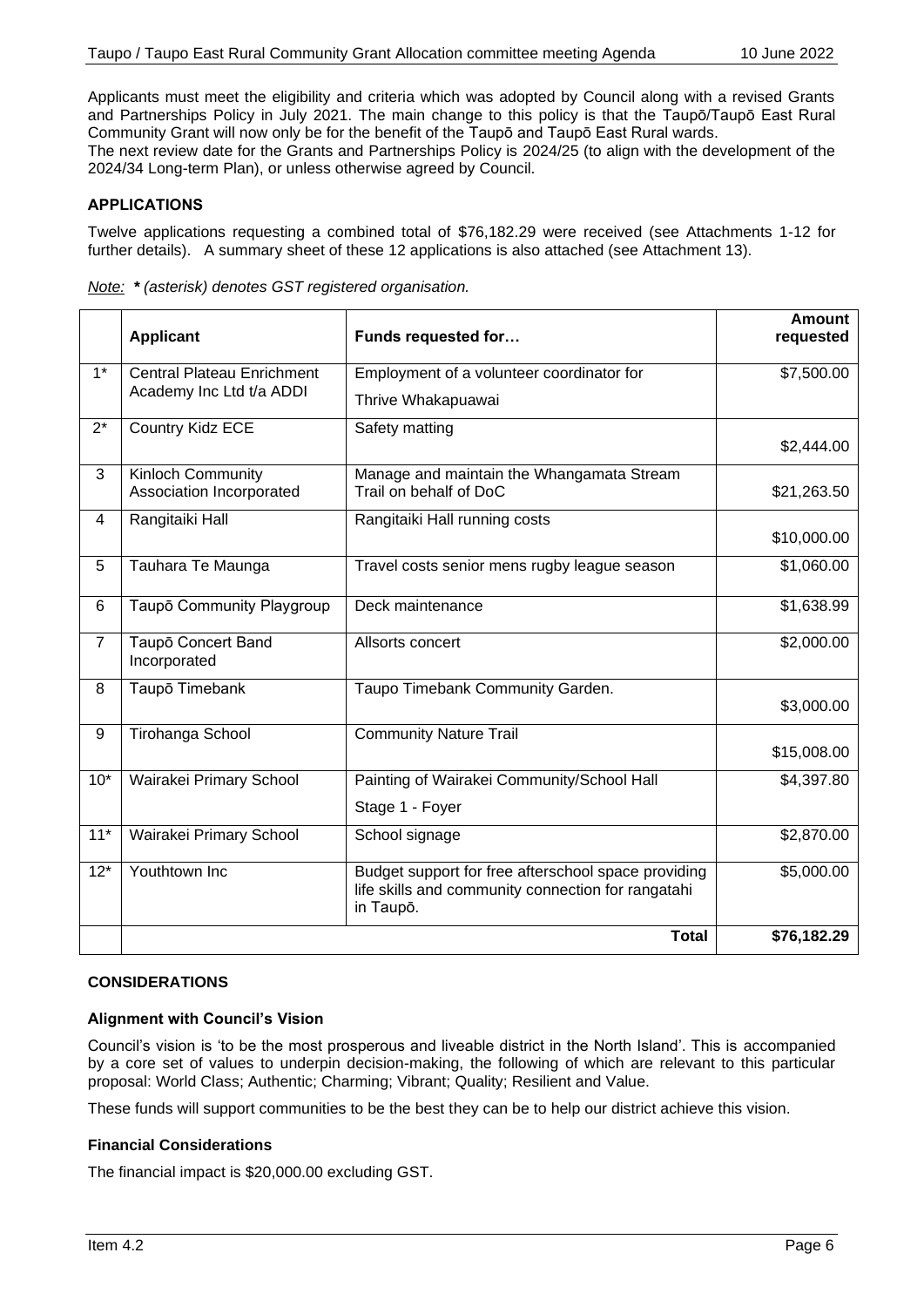# Long-term Plan/Annual Plan

The expenditure outlined is currently budgeted for under Community Grants.

# **Legal Considerations**

## Local Government Act 2002

The matter comes within scope of the Council's lawful powers, including satisfying the purpose statement of [Section 10](http://www.legislation.govt.nz/act/public/2002/0084/latest/DLM171803.html?search=qs_act%40bill%40regulation%40deemedreg_local+government+act_resel_25_h&p=1) of the Local Government Act 2002. That section of the Act states that the purpose of local government is (a) to enable democratic local decision-making and action by, and on behalf of, communities; and (b) to promote the social, economic, environmental, and cultural well-being of communities in the present and for the future. It is considered that social and cultural well-being are of relevance to this particular matter.

There are no known legal implications.

## **Policy Implications**

The recommended approach to allocating these funds is as outlined in the Taupō District Council Grants and Partnerships Policy 2021.

## **Māori Engagement**

Taupō District Council is committed to meeting its statutory Tiriti O Waitangi obligations and acknowledges partnership as the basis of Te Tiriti. Council has a responsibility to act reasonably and in good faith to reflect the partnership relationship, and to give effect to the principles of Te Tiriti. These principles include but are not limited to the protection of Māori rights, enabling Māori participation in Council processes and having rangatiratanga over tāonga.

Our statutory obligations outline our duties to engage with Māori, and enable participation in Council processes. Alongside this, we recognise the need to work side by side with the ahi kaa/resident iwi of our district. Engagement may not always be required by law, however meaningful engagement with Māori allows Council to demonstrate good faith and our commitment to working together as partners across our district.

As part of the wider engagement with the community on this community grant, iwi and hapu were contacted to ensure they were aware of the grants and how whanau, hapu and iwi could apply.

## **Risks**

There are no known risks.

# **SIGNIFICANCE OF THE DECISION OR PROPOSAL**

Council's Significance and Engagement policy identifies the following matters that are to be taken into account when assessing the degree of significance of proposals and decisions:

- a. The level of financial consequences of the proposal or decision;
- b. Whether the proposal or decision will affect a large portion of the community or community of interest;
- c. The likely impact on present and future interests of the community, recognising Māori cultural values and their relationship to land and water;
- d. Whether the proposal affects the level of service of an activity identified in the Long-Term Plan;
- e. Whether community interest is high; and
- f. The capacity of Council to perform its role and the financial and other costs of doing so.

Officers have undertaken a rounded assessment of the matters in clause 11 of the Significance and Engagement Policy (2016) and are of the opinion that the proposal under consideration is of low importance.

# **ENGAGEMENT**

Taking into consideration the above assessment, that the decision is of a low degree of significance, officers are of the opinion that no further engagement is required prior to making a decision.